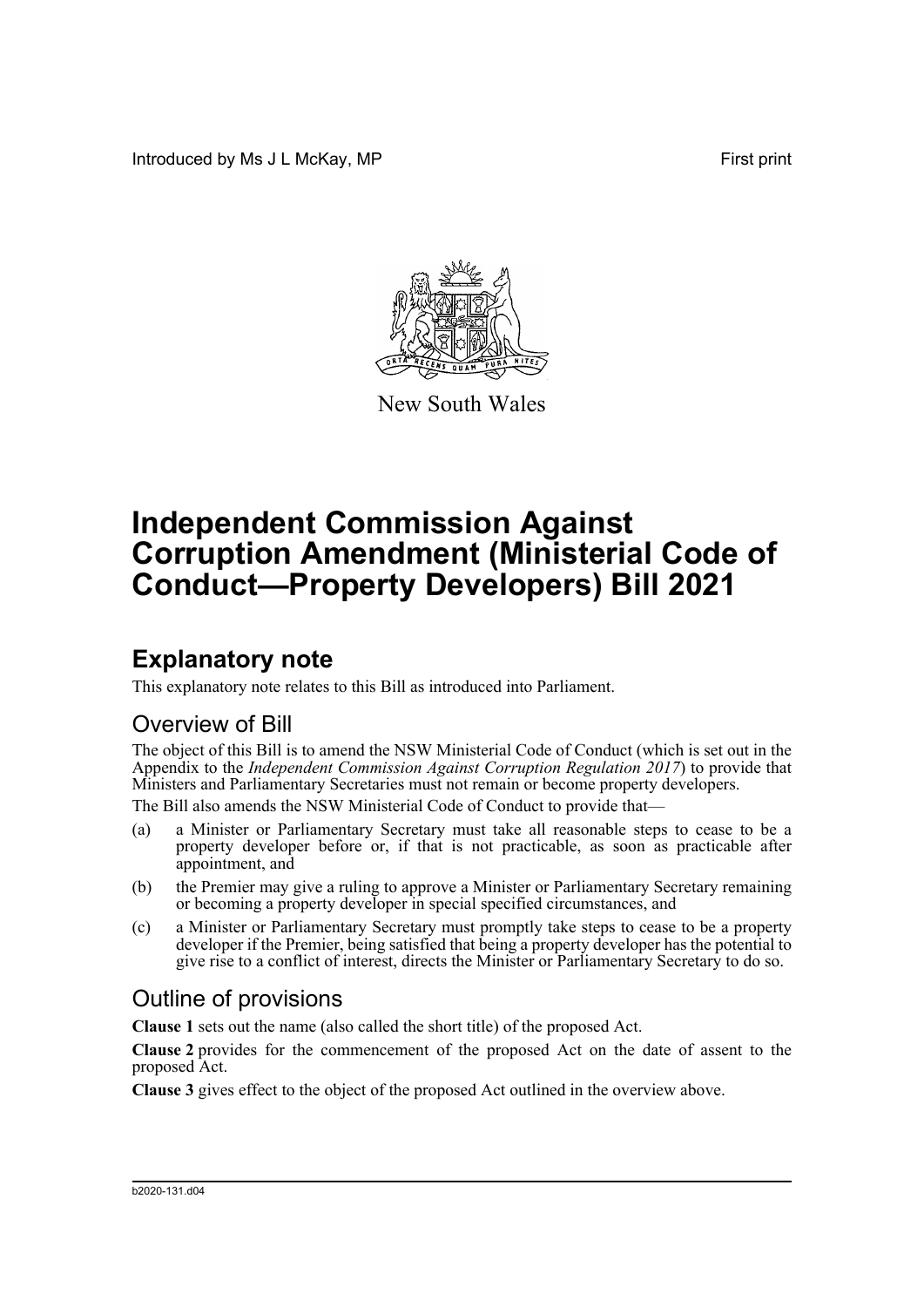Introduced by Ms J L McKay, MP **First** print



New South Wales

## **Independent Commission Against Corruption Amendment (Ministerial Code of Conduct—Property Developers) Bill 2021**

### **Contents**

| <b>Schedule 1</b> | <b>Amendment of Independent Commission Against Corruption</b><br><b>Regulation 2017</b> |              |      |
|-------------------|-----------------------------------------------------------------------------------------|--------------|------|
|                   |                                                                                         | Commencement |      |
|                   |                                                                                         | Name of Act  |      |
|                   |                                                                                         |              | Page |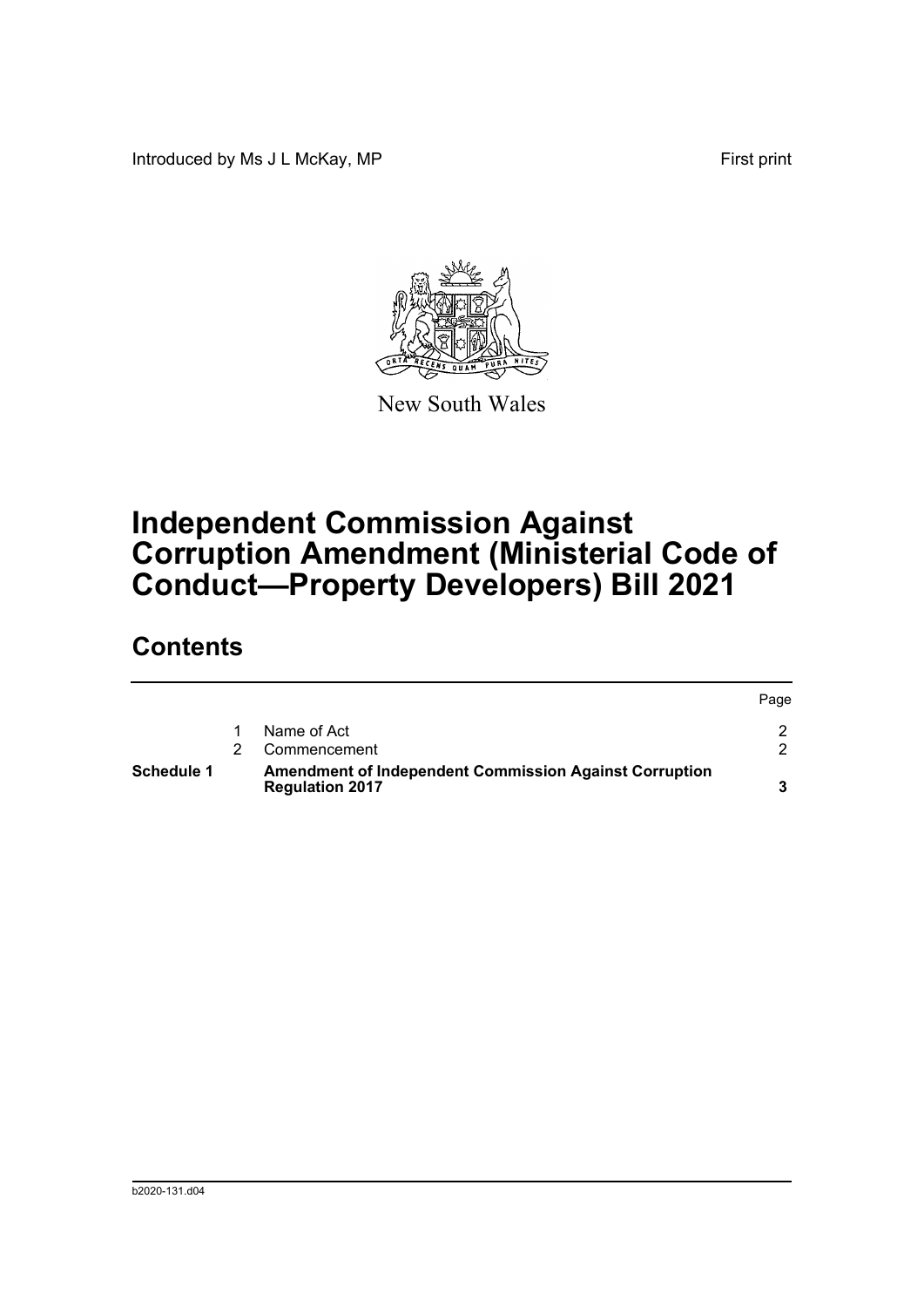

New South Wales

## **Independent Commission Against Corruption Amendment (Ministerial Code of Conduct—Property Developers) Bill 2021**

No , 2021

#### **A Bill for**

An Act to amend the NSW Ministerial Code of Conduct set out in the Appendix to the *Independent Commission Against Corruption Regulation 2017* to prohibit Ministers and Parliamentary Secretaries from remaining or becoming property developers; and for related purposes.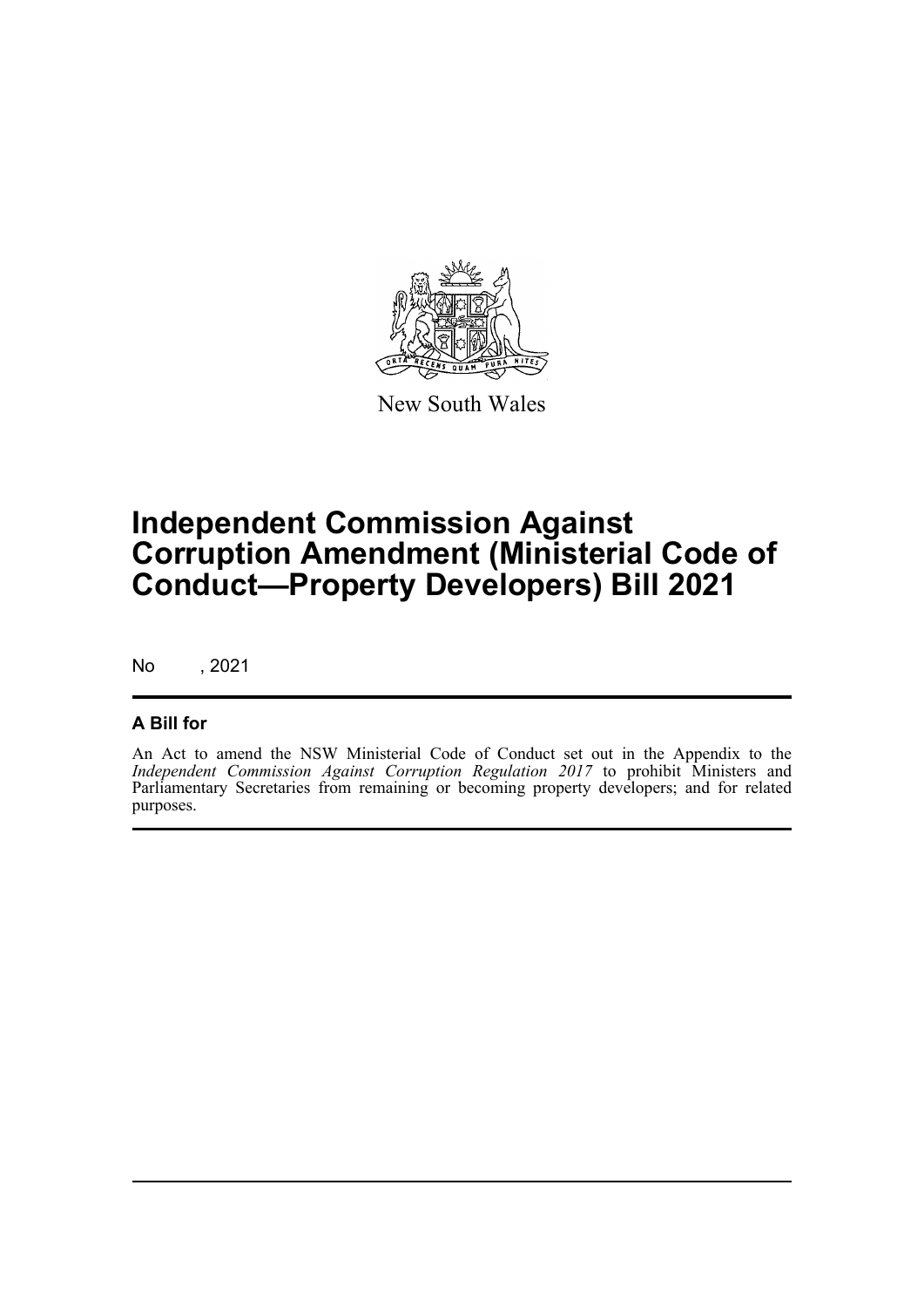<span id="page-3-1"></span><span id="page-3-0"></span>

| The Legislature of New South Wales enacts-                                                                                         |                |
|------------------------------------------------------------------------------------------------------------------------------------|----------------|
| Name of Act                                                                                                                        | $\overline{2}$ |
| This Act is the Independent Commission Against Corruption Amendment<br>(Ministerial Code of Conduct-Property Developers) Act 2021. | 3<br>4         |
| Commencement                                                                                                                       | 5              |
| This Act commences on the date of assent to this Act.                                                                              | 6              |
|                                                                                                                                    |                |